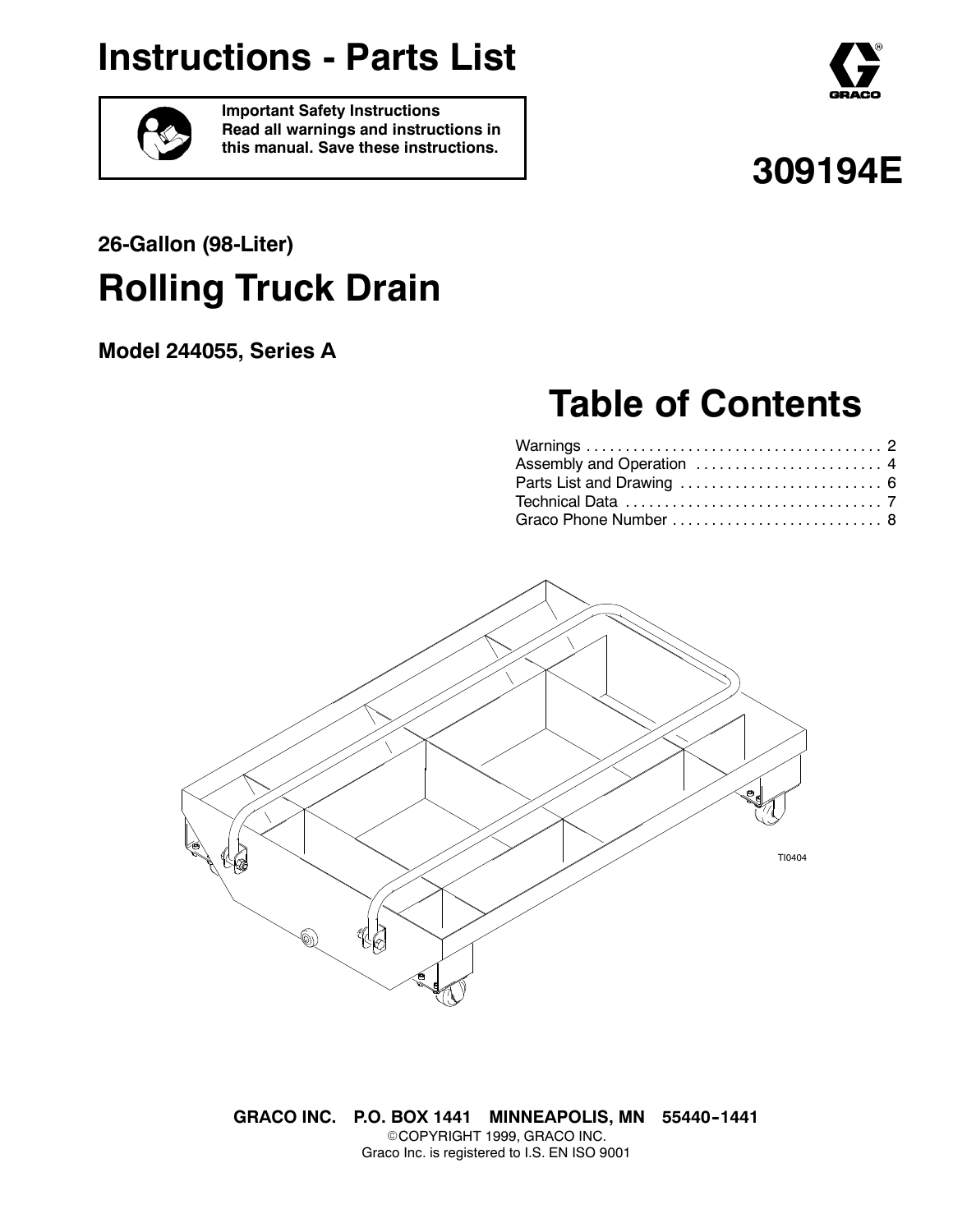# **Symbols**

## **Warning Symbol**

## **WARNING**

This symbol alerts you to the possibility of serious injury or death if you do not follow the instructions.

## **Caution Symbol**

## **CAUTION**

This symbol alerts you to the possibility of damage to or destruction of equipment if you do not follow the instructions.

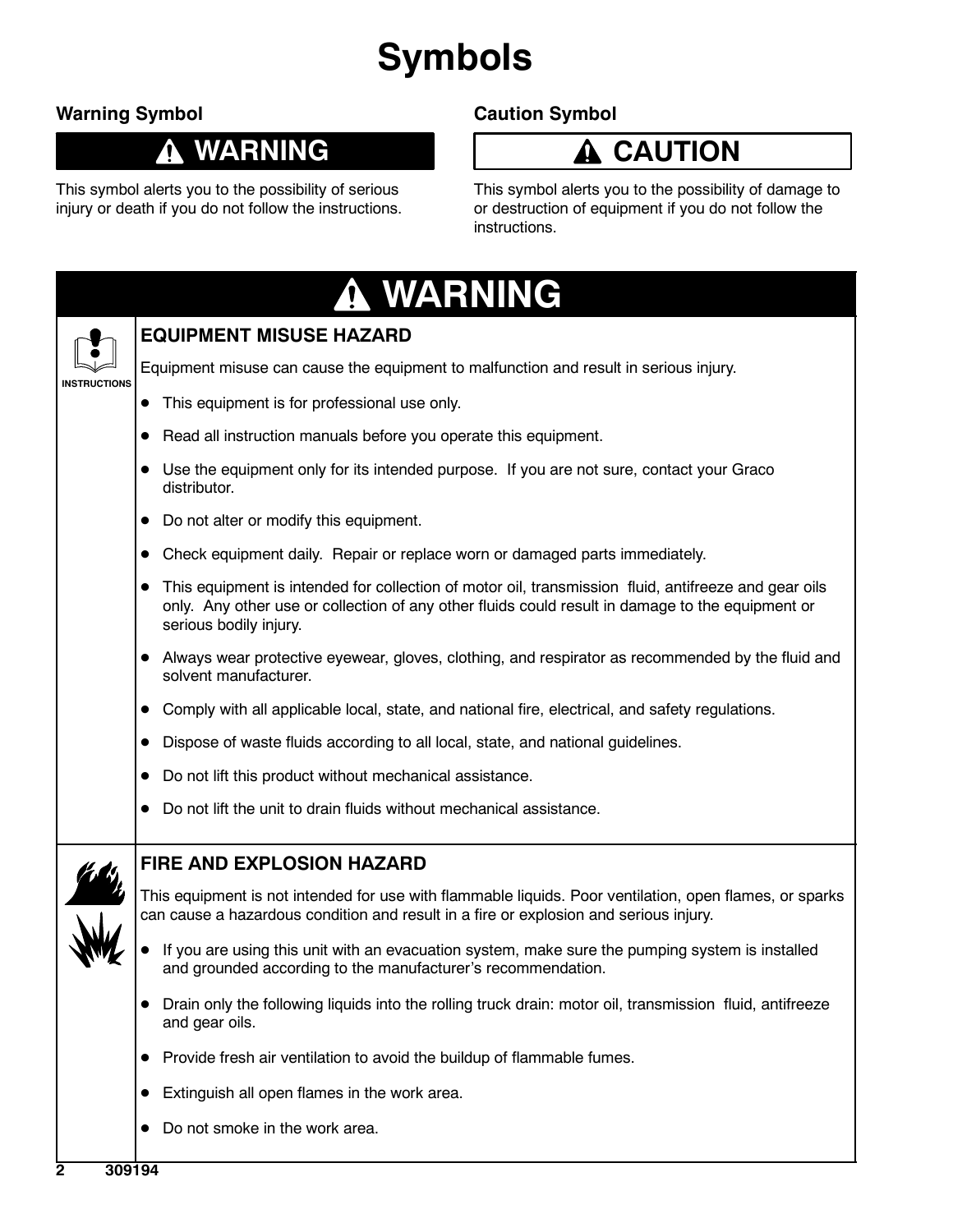### **WARNING**  $\boldsymbol{\Lambda}$



- **X** Do not drain caustic or flammable products.<br>**Y** Do not expose the tank to any source of hea
- **Y** Do not expose the tank to any source of heat.<br>**Z** Do not do any welding on the tank.
- **Z** Do not do any welding on the tank.<br>**W** While draining high temperature oils
- While draining high temperature oils, keep hands, face, and other body areas protected.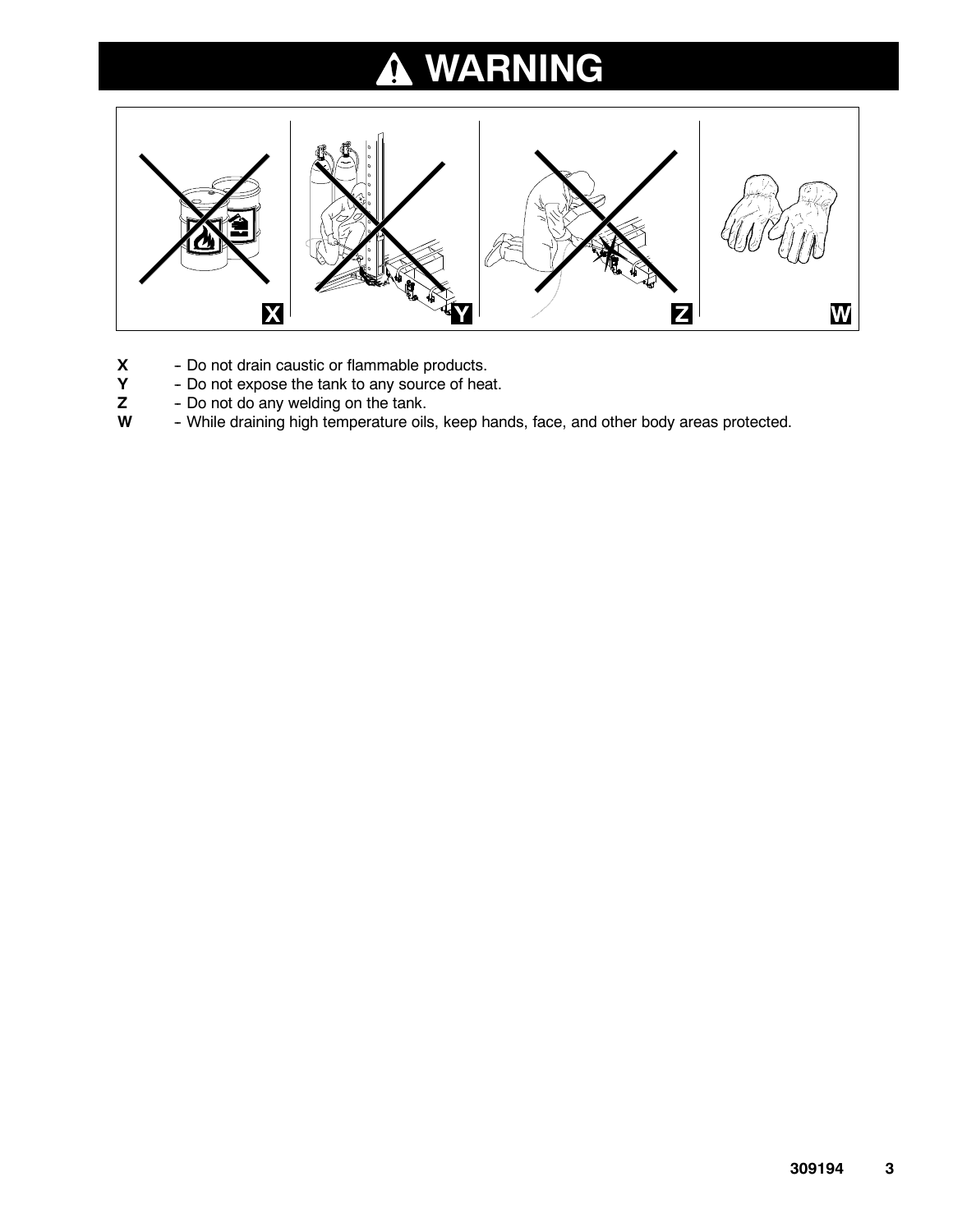# **Assembly and Operation**

## **WARNING**

Never remove the grate or insert a finger into the drain port when vacuum evacuation of the contents is being performed.

## **CAUTION**

The rolling truck drain is intended for use only on flat surfaces. Slopped surfaces can cause the rolling truck drain to move out of position.

## **ASSEMBLY**

The rolling truck drain comes completely assembled with the exception of the four roller casters.

## **WARNING**

Do not lift this product without mechanical assistance.

#### **Attaching the swivel and fixed casters**

- 1. To attach the two swivel and two fixed casters to the truck drain, extend the handle out, and position the drain so the bottom faces up.
- 2. Match the bolt patterns of the two fixed casters (ref. no. 9, parts list) to the rear of the drain (away from handle) and attach using four bolts per caster, (ref. no. 13, parts list).
- 3. Match the bolt patterns of the two swivel casters (ref. no. 8, parts list) to the front of the drain (towards the handle) and attach using four bolts per caster, (ref. no. 13, parts list).
- 4. Return the truck drain to the upright position.

### **OPERATION**

## **WARNING**

Always position the handle of the rolling truck drain out of traffic areas around the vehicle being serviced. Failure to do so can create a tripping hazard.

#### **Draining fluids into the unit**

The rolling truck drain can be drained by gravity or by using the optional evacuation kit (ref. part no. 240832, Parts List) that can be ordered from your Graco Distributor.

If using the optional evacuation kit remove the 3/4 in. coupler, camlock female from the evacuation kit and attach it to an evacuation pump.

- 1. Make sure the removable grate is in place. This allows the user to drain filters and prevents the loss of drain plugs and tools in the tank.
- 2. Position the rolling truck drain under the vehicle where the oil will be drained. For ease in positioning the unit during use, it is best to guide the unit by the front handle, because the pivoting casters are on the front. **Once in place always position the handle of the rolling truck drain out of traffic areas around the vehicle being serviced. Failure to do so can create a tripping hazard.**

#### **Emptying fluids from the unit**

# **CAUTION**

The rolling truck drain is designed to hold up to 26 gallons of used oil before draining the system. The level of oil should never exceed the height of the grate. Always ensure that enough volume is available in the container before draining additional oil into it. It is recommended that fluids be drained at frequent intervals to lower the risk of spilling and emissions of waste materials and gases from the fluids.

- 1. Using the handle, position the rolling truck drain at the location where the oil will be drained or evacuated into an approved waste container.
	- $\bullet$  If using gravity to drain, remove the drain plug (ref 14, parts list) on the unit and allow the fluid to drain into the waste container.
	- If using the optional evacuation kit, couple the hose from the shop evacuation pump to the rolling truck drain evacuation coupler, open the ball valve, and start the evacuation pump.
- 2. After fluids have been drained from the unit's tank replace the drain plug, or close the ball valve and disconnect the evacuation pump hose.

*Note: Always dispose of waste oil and other fluids in accordance with Federal, State, and Local guidelines.*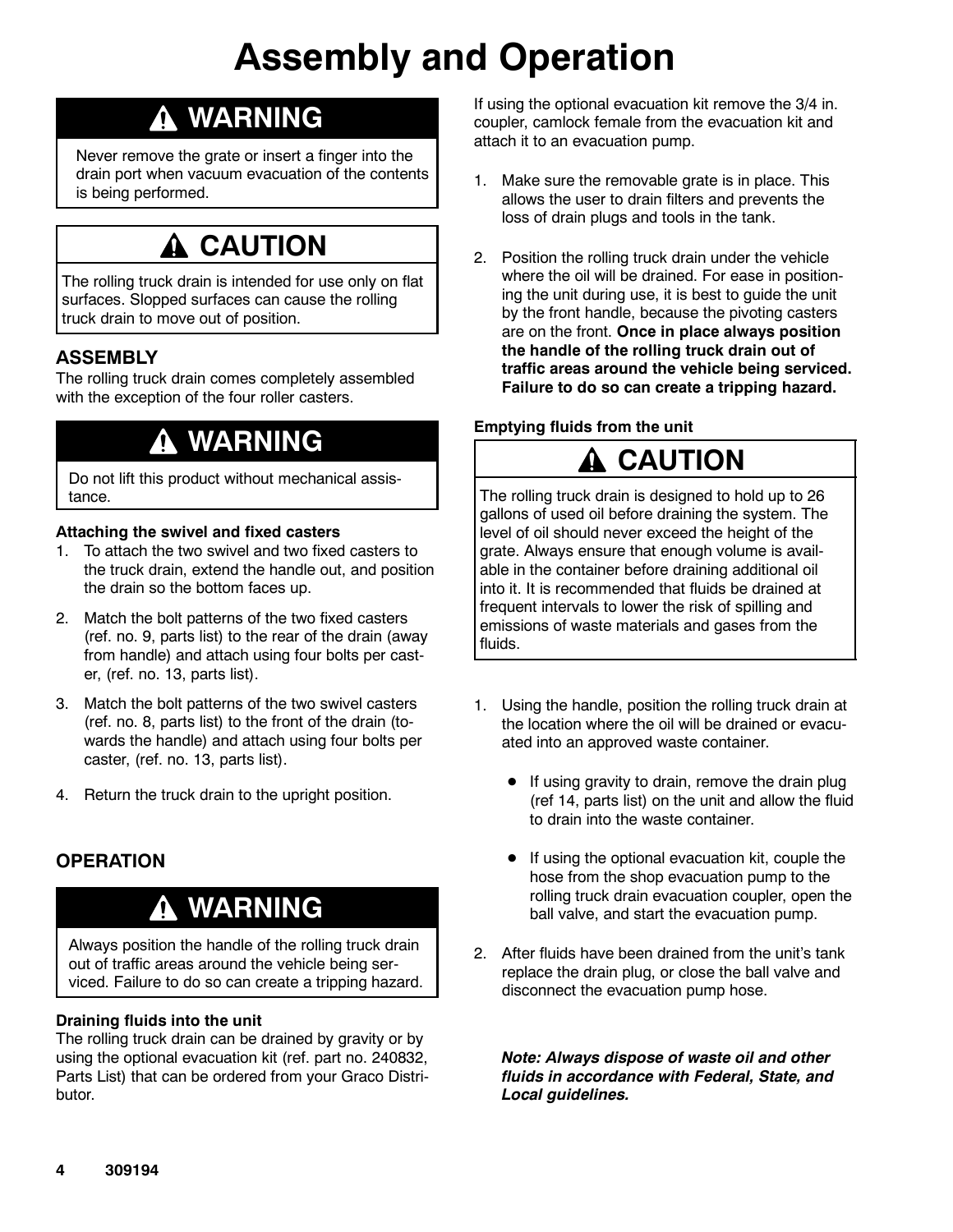# **Notes**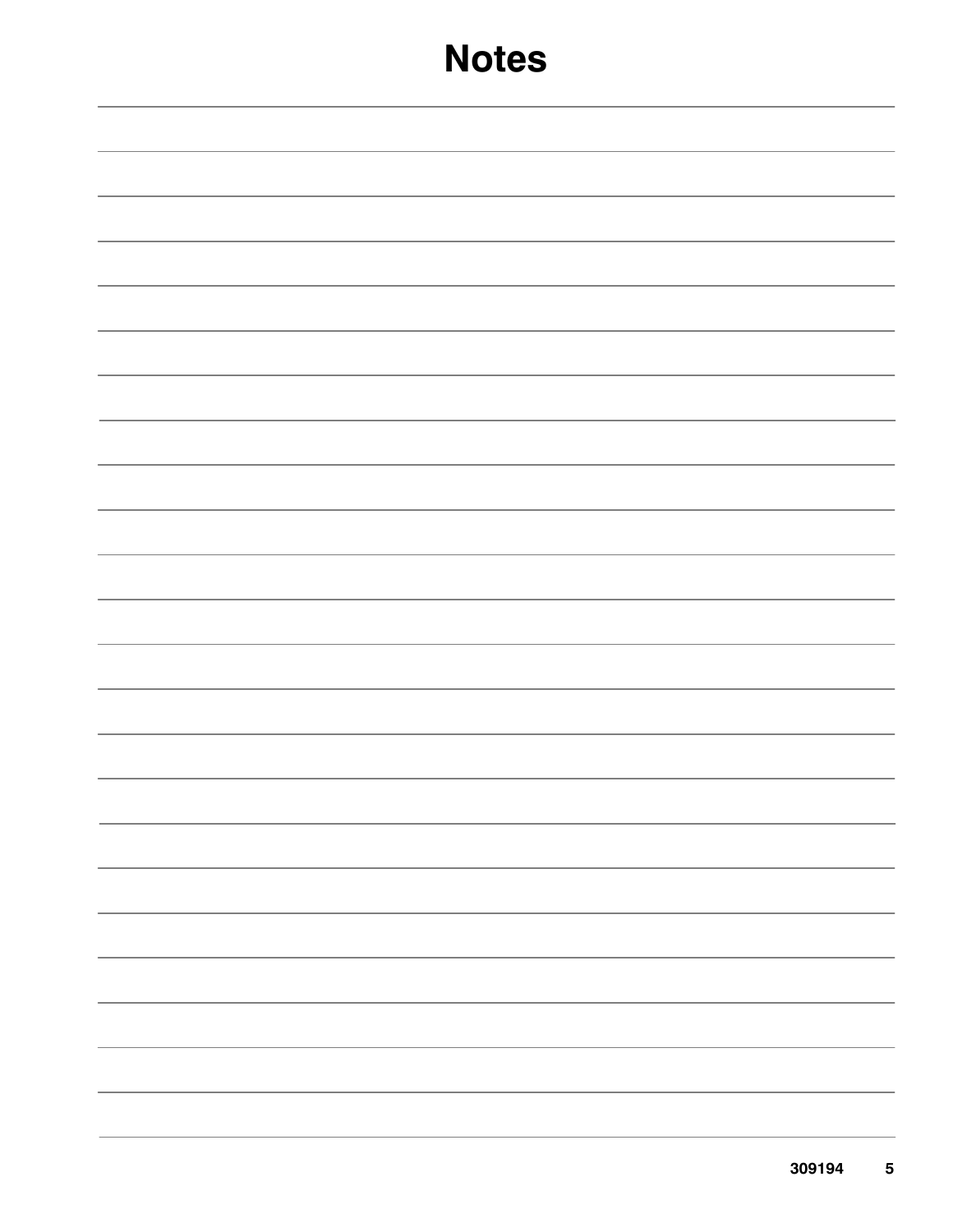# **Parts List and Drawing**

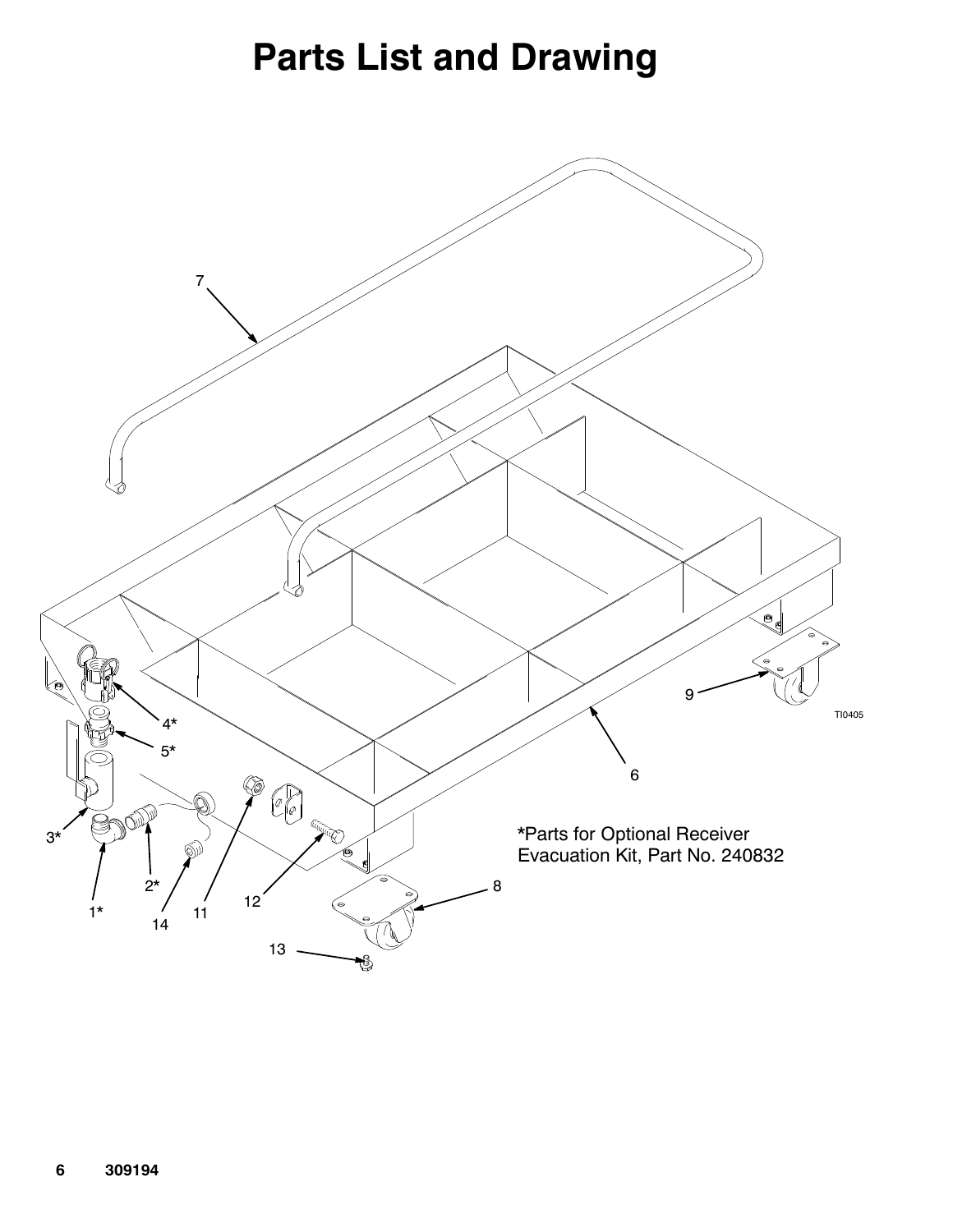# **Parts List**

## **Rolling Truck Drain, Model 244055, Series A**

| Ref.           |          |                              |      | Ref. |          |                          |                |
|----------------|----------|------------------------------|------|------|----------|--------------------------|----------------|
| No.            | Part No. | <b>Description</b>           | Qtv. | No.  | Part No. | <b>Description</b>       | Qty.           |
| 6              | 244055   | TANK                         |      | 11   | 101580   | NUT, lock 1/2"-13        | $\overline{2}$ |
| $\overline{7}$ | 244056   | <b>HANDLE</b>                |      | 12   | 100096   | SCREW, Cap, Hex, HD      |                |
| 8              | 116187   | CASTER, swivel, polyurethane | 2    |      |          | $1/2$ " x 2"-13          | $\mathbf{2}$   |
| 9              | 116186   | CASTER, fixed, polyurethane  | 2    | 13   | 111801   | SCREW, Cap. Hex, HD      |                |
| 10             | 116189   | GRATE, removable (not shown) |      |      |          | $5/16" \times 1/2" - 18$ | 16             |
|                |          |                              |      | 14   | 113657   | PLUG, pipe; 3/4 in.      |                |

## **Optional Receiver Evacuation Kit, Part No. 240832**

| Ref.        |          |                                        |      | Ref.        |        |                                |      |
|-------------|----------|----------------------------------------|------|-------------|--------|--------------------------------|------|
| No.         | Part No. | <b>Description</b>                     | Qtv. | No.         |        | Part No. Description           | Qtv. |
|             | 240832   | KIT, installation, receiver evacuation |      | $3^{\star}$ | 109077 | $\bullet$ VALVE, ball, 3/4 in. |      |
|             |          | includes items 1 thru 5                |      | 4*          | 113907 | •CAMLOCK, female, 3/4 in.      |      |
| $1*$        | 100549   | •ELBOW, street, 3/4 in.                |      | $5*$        | 113902 | •CAMLOCK, male, 3/4 in.        |      |
| $2^{\star}$ | 100627   | •NIPPLE, $3/4$ in. x 2 in. long        |      |             |        |                                |      |

# **Technical Data**